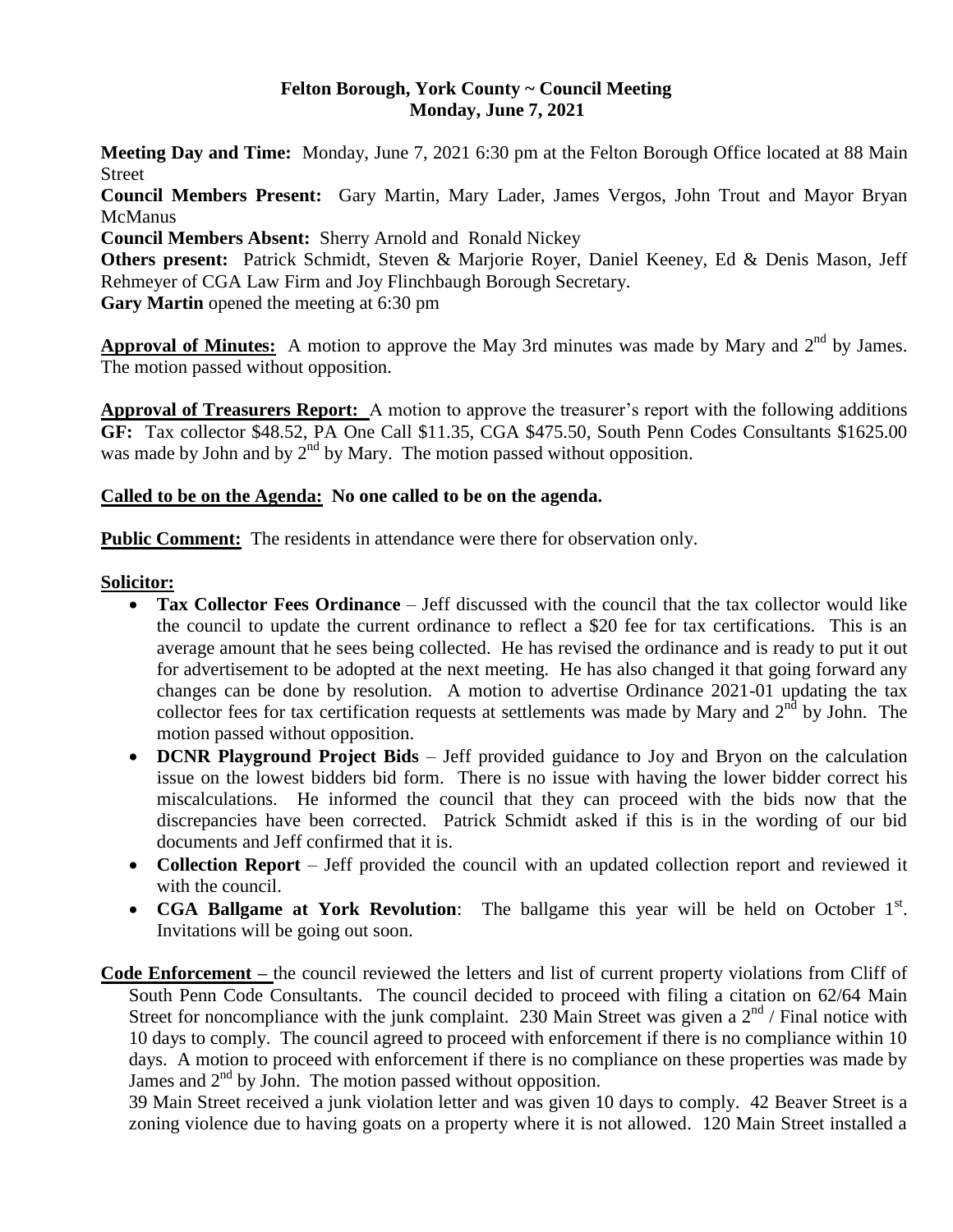pool last year. They applied for a permit but never paid for it or picked it up. Cliff will be sending a violation letter. 121 High Street has gotten a demolition permit for removing the home.

## **Alliance Fire and Rescue –** no one present

#### **Old Business:**

• Vacant Council position – Patrick Schmidt offered to fill the vacant position on council through the end of the year. A motion to appoint Patrick Schmidt to the council was made by Mary and  $2^{nd}$  by James. Patrick will be able to take his oath of office at the July meeting after providing the signed affidavit of residency.

• **DCNR Playground Grant** – Due to the bids that that came in the project is going to be over budget. The increased costs are due to higher prices because of COVID. Joy estimates that we will now come in around \$141,416.00. Joy did apply for a Healing the Planet Grant from Giant for \$25,000 that she just found out about. She is also going to reach out to the county commissioners to see about requesting more Marcellus Shale money for this year.

 **Website –** [www.feltonboroughpa.com](http://www.feltonboroughpa.com/) is now live. Joy will continue to add more information onto the website over the upcoming weeks.

• **CDBG Grant** – There has been no new information on the grant. Joiann of the YCPC said they are awaiting HUD's approval of the 2021 Annual Action plan.

 **American Rescue Plan Funds** – the borough will be receiving a total of \$53,590.64. Half of which will be paid in July and the other half next year. Joy is working on getting the borough registered to receive the money with the help of Jeff's guidance. The borough can use the money towards the new park because during COVID more people took advantage of their local parks and recreation.

## **New Business:**

- **Ambulance Report –** there were 2 calls in the borough in May. Red Lion Ambulance also gives a listing of missed calls. These are calls they are unable to respond too that are passed onto the next due ambulance. There has been a total of 1 missed call this year so far.
- **Fire Company donation / insurance** The fire company is on the list of bills to pay this month. Last year, the council gave a \$1500 donation towards the workers compensation policy and Joy asked if it should be done again this year. After discussion of the council, they decided to not give any additional funding this year.
- Fire Police Requests The borough received fire police request from New Freedom Borough and Springfield Township. A motion to approve the fire police request was made by Mary and  $2<sup>nd</sup>$  by John. The motion passed without opposition. The council asked why they still need to approve these request when the borough does not cover them on Worker's compensation anymore. Joy will revisit this with Jeff.
- **Speeding issues on Main Street**  The office received another complaint about speeding on Main Street. Joy reached out to the state police and they will have an officer due a traffic detail when they have someone available. Speeding is and has been an ongoing issue but it does seem to be getting worse with the large tractor and trailers who are speeding through town. Joy mentioned that years ago a study had been done and the thought of putting bump outs on Main Street was discussed but never pursued because of losing parking spaces on Main Street. The council asked Joy to see what funding may be out there to help address speeding issues.
- **York County Quick Response Team request for donation** nothing given due to having State Police.
- York County Boroughs Association Meeting June  $24^{\text{th}}$  if the council would like to attend they need to let Joy know.